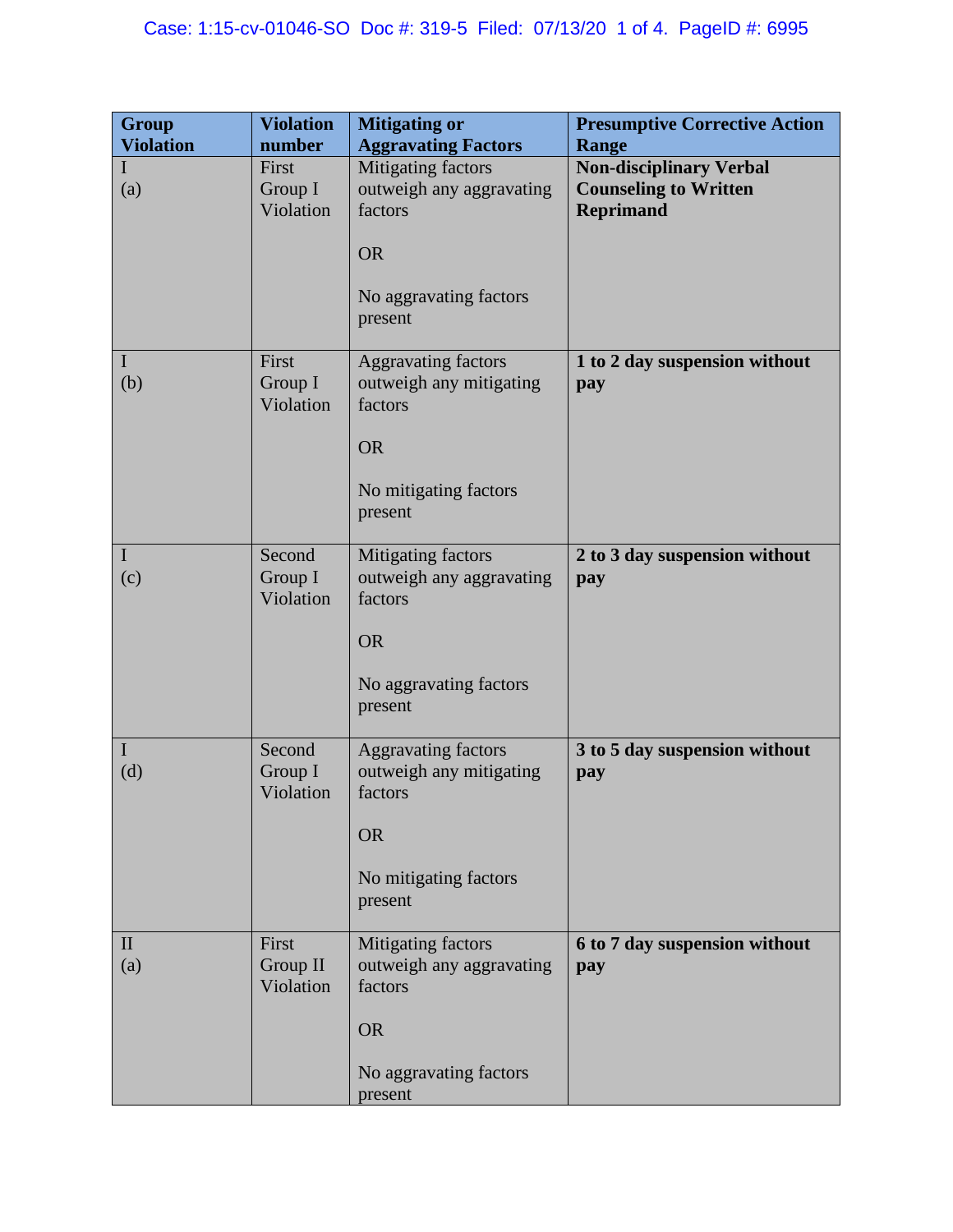| $\rm II$<br>(b)     | First<br>Group II<br>Violation  | <b>Aggravating factors</b><br>outweigh any mitigating<br>factors<br><b>OR</b><br>No mitigating factors<br>present | 7 to 8 day suspension without<br>pay                                               |
|---------------------|---------------------------------|-------------------------------------------------------------------------------------------------------------------|------------------------------------------------------------------------------------|
| $\mathbf{I}$<br>(c) | Second<br>Group II<br>Violation | Mitigating factors<br>outweigh any aggravating<br>factors<br><b>OR</b><br>No aggravating factors<br>present       | 8 to 9 day suspension without<br>pay                                               |
| $\mathbf{I}$<br>(d) | Second<br>Group II<br>Violation | <b>Aggravating factors</b><br>outweigh any mitigating<br>factors<br><b>OR</b><br>No mitigating factors<br>present | 9 to 10 day suspension without<br>pay                                              |
| III<br>(a)          | First<br>Group III<br>Violation | Mitigating factors<br>outweigh aggravating<br>factors<br><b>OR</b><br>No aggravating factors<br>present           | 10 to 30 day suspension without<br>pay                                             |
| III<br>(b)          | First<br>Group III<br>Violation | <b>Aggravating factors</b><br>outweigh any mitigating<br>factors<br><b>OR</b><br>No mitigating factors<br>present | 13 to 30 day suspension without<br>pay and/or demotion<br><b>OR</b><br>termination |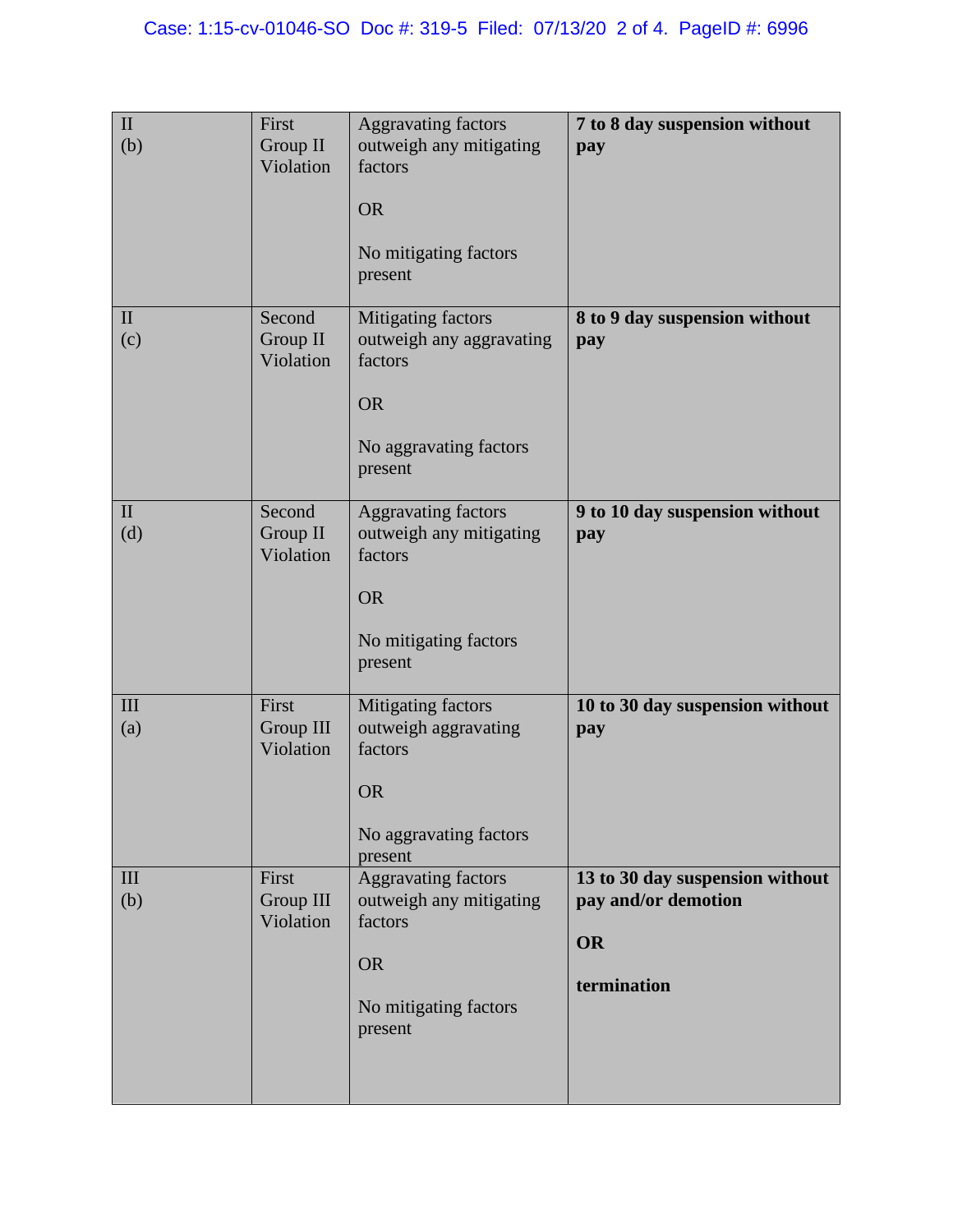| III<br>(c)                | First<br>Group III<br>Violation | Serious misdemeanor<br>offenses, gross immorality<br>violations, gross neglect of<br>duty<br><b>AND</b><br>Mitigating factors<br>outweigh aggravating<br>factors<br><b>OR</b><br>No aggravating factors<br>present       | 20 to 30 day suspension without<br>pay and/or demotion or<br>termination |
|---------------------------|---------------------------------|--------------------------------------------------------------------------------------------------------------------------------------------------------------------------------------------------------------------------|--------------------------------------------------------------------------|
| $\mathop{\rm III}$<br>(d) | First<br>Group III<br>Violation | Serious misdemeanor<br>offenses, gross immorality<br>violations, gross neglect of<br>duty<br><b>AND</b><br><b>Aggravating factors</b><br>outweigh mitigating<br>factors<br><b>OR</b><br>No mitigating factors<br>present | 25 to 30 day suspension without<br>pay and/or demotion or<br>termination |
| $\mathop{\rm III}$<br>(e) | First<br>Group III<br>Violation | Felony offenses                                                                                                                                                                                                          | Termination                                                              |